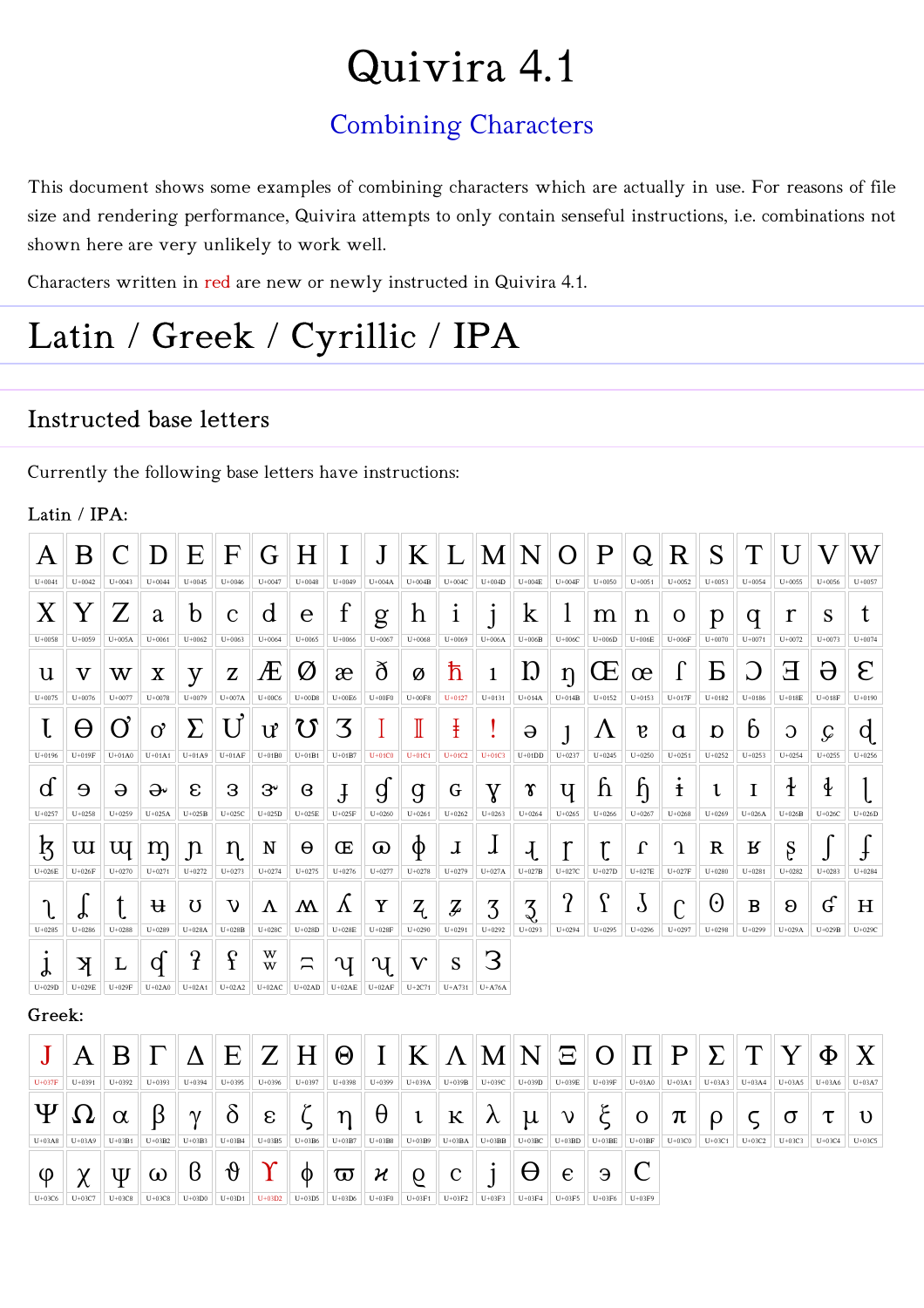Cyrillic:

 $U+A695$ 

| $\epsilon$ | S          |            |                                     | A                        | $\mathbf{E}$           | $B \Gamma$ |              |              |              |            |              |              |                 |                               | $\left  \right  E \left  \mathbf{X} \right  3 \left  \right  K \left  \right  \left  \right  M \left  \right  H \left  \right  O \left  \left  \right  \left  \right  P \right $ |              |                                                                           |            |            | $\overline{C}$ |            |            |
|------------|------------|------------|-------------------------------------|--------------------------|------------------------|------------|--------------|--------------|--------------|------------|--------------|--------------|-----------------|-------------------------------|----------------------------------------------------------------------------------------------------------------------------------------------------------------------------------|--------------|---------------------------------------------------------------------------|------------|------------|----------------|------------|------------|
| $U + 0404$ | $U + 0405$ | $U + 0406$ | $U + 0408$                          | $U + 0410$               | $U + 0411$             | $U + 0412$ | $U + 0413$   | $U + 0414$   | $U + 0415$   | $U + 0416$ | $U + 0417$   | $U + 0418$   | $U+041A$        | $U+041B$                      | $U+041C$                                                                                                                                                                         | $U+041D$     | $U+041E$                                                                  | $U+041F$   | $U + 0420$ | $U + 0421$     | $U+0422$   | $U + 0423$ |
| Φ          |            |            |                                     |                          |                        |            |              |              |              |            | Я            | a            | $\overline{6}$  | B                             | $\Gamma$                                                                                                                                                                         | Д            | e                                                                         | Ж          | 3          | И              | К          | Л          |
| $U + 0424$ | $U + 0425$ | $U + 0426$ | $U + 0427$                          | $U+0428$                 | $U+0429$               | $U+042A$   | $U+042B$     | $U+042C$     | $U+042D$     | $U+042E$   | $U+042F$     | $U+0430$     | $U + 0431$      | $U+0432$                      | $U + 0433$                                                                                                                                                                       | $U + 0434$   | $U+0435$                                                                  | $U + 0436$ | $U + 0437$ | $U + 0438$     | $U+043A$   | $U+043B$   |
| М          | H          | Ω          | П                                   | $\mathfrak{p}$           | $\mathbf{C}$           | T          | y            | Ф            | X            | Ц          | $\mathbf{F}$ | Ш            | Ш               | Ъ                             | Ы                                                                                                                                                                                | Ь            | Э                                                                         | Ю          | Я          | e              | S          |            |
| $U+043C$   | $U+043D$   | $U+043E$   | $U+043F$                            | $U + 0440$               | $U + 0441$             | $U + 0442$ | $U + 0443$   | $U + 0444$   | $U + 0445$   | $U+0446$   | $U + 0447$   | $U+0448$     | $U + 0449$      | $U+044A$                      | $U+044B$                                                                                                                                                                         | $U+044C$     | $U+044D$                                                                  | $U+044E$   | $U+044F$   | $U + 0454$     | $U + 0455$ | $U + 0456$ |
|            |            | W          | $^{\shortparallel}$ $\rm \vec{b}$ . | $\pm$                    | $\mathbb{E}\mathbb{E}$ |            | $\mathbf{A}$ | $\mathbf{A}$ | $\mathbf{A}$ |            | $A\ K\ $     |              |                 | $x$ $\mathbf{K}$ $\mathbf{K}$ | $\mathbb{E} \left[ \left  \mathbf{V} \right  ^{n} \right]$                                                                                                                       | $\mathbf{V}$ | 0v                                                                        | 0V         |            | $\circ$        |            | Æ          |
| $U + 0458$ | $U + 0460$ | $U + 0461$ | $U + 0462$                          | $U+0463$                 | $U + 0464$             | $U + 0465$ | $U + 0466$   | $U + 0467$   | $U + 0468$   | $U + 0469$ | $U+046A$     | $U+046B$     | $U+046C$        | $U+046D$                      | $U + 0474$                                                                                                                                                                       | $U + 0475$   | $U + 0478$                                                                | $U + 0479$ | $U+047A$   | $U+047B$       | $U+04C1$   | $U+04D4$   |
| æ          | Ô          | $\Theta$   |                                     | $\overline{\mathcal{L}}$ | θ                      | $\Theta$   | $\mathsf{Q}$ | $\mathsf{q}$ | $\mathsf{W}$ | W          |              | $\mathbf{t}$ | $ \mathcal{R} $ | $8^{\circ}$                   |                                                                                                                                                                                  |              | $\mathbb{C}$ $\omega$ $\mathbb{L}$ $\mathbb{L}$ $\mathbb{L}$ $\mathbb{L}$ |            |            |                | IА         | a          |
| $U+04D5$   | $U+04D8$   | $U+04D9$   | $U+04E0$                            | $U+04E1$                 | $U+04E8$               | $U+04E9$   | $U+051A$     | $U+051B$     | $U+051C$     | $U+051D$   | $U+A646$     | $U+A647$     | $U+AG4A$        | $U+A64B$                      | $U+A64C$                                                                                                                                                                         | $U+AG4D$     | $U+ A650$                                                                 | $U+A651$   | $U+AG52$   | $U+Ad53$       | $U+Ad56$   | $U+A657$   |
| ĥ          |            |            |                                     |                          |                        |            |              |              |              |            |              |              |                 |                               |                                                                                                                                                                                  |              |                                                                           |            |            |                |            |            |

All Latin, Greek or Cyrillic letters not mentioned above are not instructed because they are either pre-composed (i.e. they consist of a base letter and one or more more marks), or they are not known to be used with marks in any language. To add more marks to a pre-composed letter, please use the instructed base letter and add all marks as combining marks. More base letters may be added in future versions of Quivira if I learn about their usage, and if the sheer number of instructions does not cause performance or functionality issues.

#### **Combining Marks**

ٯ  $\overline{\phantom{a}}$  $\lambda$  $\sim$  $\ddot{\phantom{a}}$  $\overline{2}$  $\circ$  $\mathbf{r}$  $\mathbf{I}$  $\mathbf{u}$  $\mathbf{r}$  $\sim$  $\zeta$  $\overline{\phantom{a}}$  $\epsilon$ Ŀ,  $U+0300$  $U+0301$  $U+0302$  $U+0303$  $U+0304$  $U+0305$  $U+0306$  $U+0307$  $U+0308$  $U+0309$  $U+030A$  $U+030B$  $U+030C$  $U+030D$  $U+030E$  $U+030F$  $U+0310$  $U+0311$  $U+0312$  $U+0313$  $U+0314$  $U+0315$  $U+0316$ Ŀ,  $\overline{A}$  $\mathbf{L}$  $\mathbf{r}$ ÷.  $\sim$  $\overline{\phantom{a}}$  $\ddot{\phantom{1}}$  $\epsilon$  $\mathbf{I}$  $\overline{a}$  $\cdot$  .  $\lambda$  $\sim$  $U+031C$  $U+031D$  $U+031E$  $U+031F$  $U+0330$  $U + 0317$  $U+0318$  $U+0319$  $U+031A$  $U + 0320$  $U + 0323$  $U + 0324$  $U+0325$  $U+0326$  $U+0327$  $U + 0328$  $U + 0329$  $U+032A$  $U+032B$  $U + 032$  $U+032D$  $U+032E$  $U+032F$ S  $\overline{\phantom{a}}$ ,  $\mathcal{L}_{\bullet}$  $\mathbf{x}$  $\sim$  $\overline{\phantom{a}}$  $\blacksquare$  $\sim$  $\overline{\phantom{0}}$  $\mathbf{L}$  $\overline{a}$  $U+0331$  $U+0332$  $U+0333$  $U+0334$  $U+0335$  $U+0336$  $U+0337$  $U + 0338$  $U+0339$  $U+033A$  $U+033B$  $U+033C$  $U+033D$  $U+033E$  $U+033F$  $U + 0340$  $U+0341$  $U+0342$  $U+0343$  $U+0344$  $U+0345$  $U+0346$  $U + 034$  $\mathbf{i}$ يم  $\epsilon$  $\overline{z}$ a  $\mathbf{e}$  $\mathbf{o}$  $\tilde{\phantom{a}}$  $\approx$  $\lambda$  $\epsilon$  $\ddot{\phantom{0}}$  $\overline{\phantom{a}}$  $\mathbf{u}$  $\mathbf{I}$  $\mathbf{x}$  $\rightarrow$  $\lambda$  $\infty$  $\rightarrow$  $\ast$  $U+034A$  $U+034B$  $U+034C$  $U+034D$  $U+034E$  $U + 0350$  $U + 0351$  $U + 0352$  $U + 0358$  $U+035A$  $U+0363$  $U+0364$  $U+0365$  $U+0366$  $U + 0348$  $U+0349$  $U + 0353$  $U + 0354$  $U+0355$  $U + 0356$  $U + 0357$  $U + 0359$  $U+035A$ б  $\mathbf{u}$  $\mathbf c$ <sub>d</sub> h m  $\mathbf{r}$  $\mathbf t$  $\overline{\mathbf{v}}$  $\mathbf{x}$  $\overline{B}$  $\Gamma$ д Ж 3  $\mathbf{K}$  $\mathbf \Pi$ M  $H$  $\Omega$  $\Pi$ p  $\mathbf{c}$  $U + 0367$  $U+0368$  $U + 0369$  $U+036A$  $U+036B$  $U + 0360$  $U+036D$  $U+036E$  $U+036F$  $U+2DE$  $U+2DE1$  $U+2DE2$  $U+2DE$  $U+2DE4$  $U+2DE5$  $U+2DE$  $U+2DE$  $U+2DE8$  $U+2DE$  $U+2DEA$  $U+2DEB$  $U+2DEC$  $U+2$ DED  $\mathbf{g}$  $\ddagger$ ï y  $\mathbf T$  $\mathbf{x}$ Ц Ч  $\mathbf{m}$ Щ  $\ddot{\theta}$  $\sigma$ a e Å ю  $\mathbf{B}$  $\overline{\mathbf{X}}$  $\overline{\mathbf{R}}$  $\epsilon$  $\overline{\mathbf{M}}$  $\mathbf{A}$  $\sim$  $U+2DEF$  $U+2DEF$  $U+2DE$  $U+2DF$  $U+2DF$  $U+2DF<sub>4</sub>$  $U+2DF5$  $U+2DF6$  $U+2DF7$  $U+2DF8$  $U+2DF9$  $U+2DFA$  $U+2DFB$  $U+2DFC$  $\overline{\text{U+2DFD}}$  $U+2DFE$  $U+2DFF$  $U+AG6F$  $U+A674$  $U+A675$  $U+A676$  $U+A677$  $H+2DE$ ጜ  $\mathbf{H}$  $\mathbf{u}$  $E$ Ь  $\ddot{\phantom{0}}$  $U+A679$  $\boxed{\text{U+}\text{A}67\text{A}}$  $U+A67C$  $\overline{U+A67D}$   $U+A69F$  $U+A678$ You can place any number of marks on each base letter:  $|\, \acute{\text{Q}}$  $\hat{\varnothing}$  $\hat{1}$  $\mathbf{i}$  $\mathbf{i}$ is removed automatically if a mark is put above: The dot on  $\mathbf{i}$ It is not removed if a mark is placed below:  $\overline{1}$ į  $\frac{7}{1}$ If you want to keep the dot, use an explicit dot accent  $(U+0307)$ :  $\mathbf{i}$  $\overline{+}$ 

These marks can be combined with any of the letters mentioned above: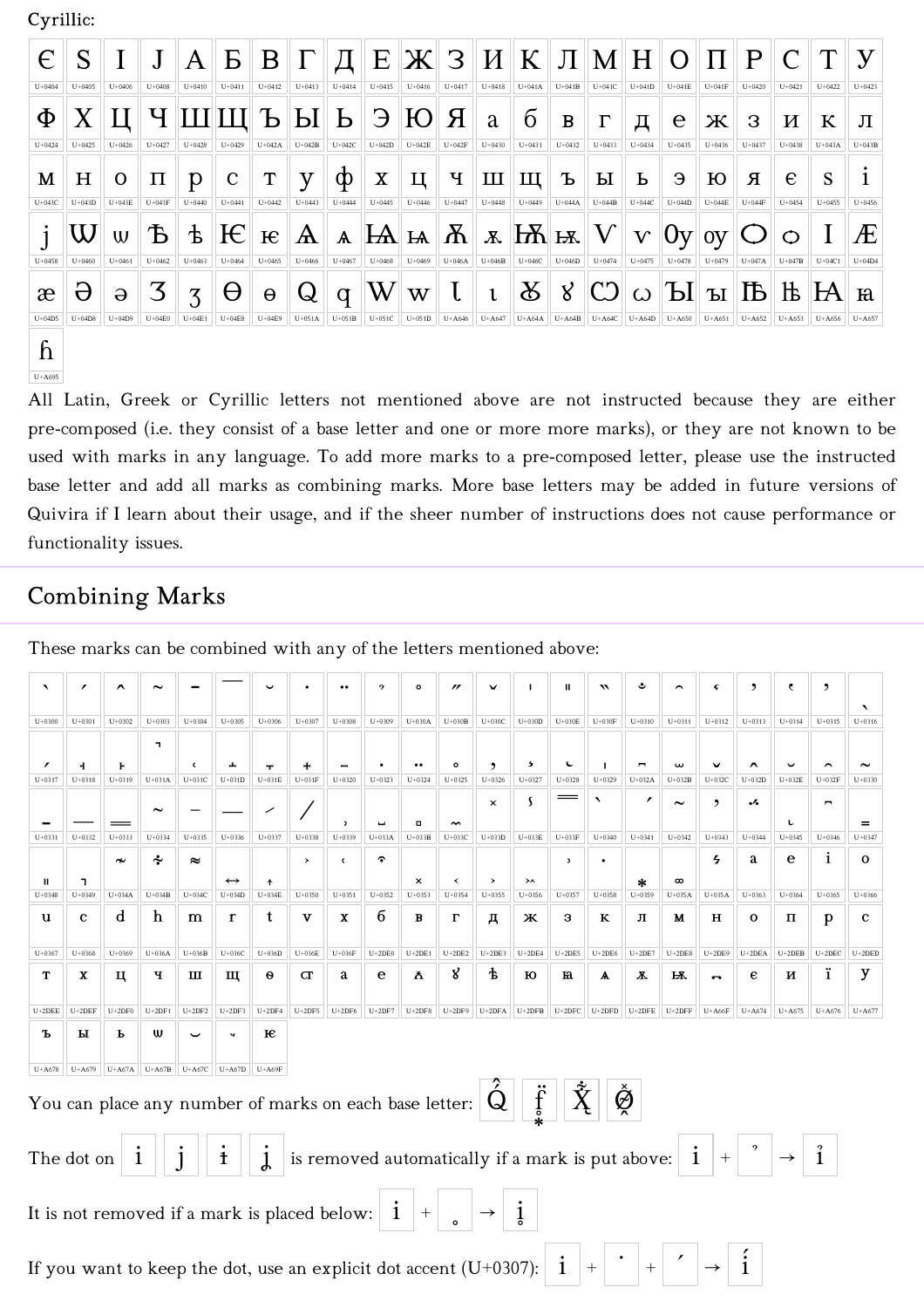| The cedilla (U+0327) is automatically turned on the following letters: $\left \xi\right  \left j\right  \left j\right  \left j\right  \left j\right  \left j\right $                                                                                                                                                                                                            |
|---------------------------------------------------------------------------------------------------------------------------------------------------------------------------------------------------------------------------------------------------------------------------------------------------------------------------------------------------------------------------------|
| Overlines and underlines are placed correctly, but not adjusted to the width of the base letter: $ \overline{\overline{\mathrm{I}}}\,  \overline{\overline{\mathrm{M}}}\, $                                                                                                                                                                                                     |
| The horn (U+031B) works with $\begin{vmatrix} 0 \\ 0 \end{vmatrix}$ $\begin{vmatrix} 0 \\ 0 \end{vmatrix}$ $\begin{vmatrix} 1 \\ 0 \end{vmatrix}$ $\begin{vmatrix} 0 \\ 1 \end{vmatrix}$ and $\begin{vmatrix} 0 \\ 1 \end{vmatrix}$ as used in Vietnamese: $\begin{vmatrix} 0 \\ 1 \end{vmatrix}$ $\begin{vmatrix} 0 \\ 1 \end{vmatrix}$ $\begin{vmatrix} 0 \\ 0 \end{vmatrix}$ |
| Varia (U+300) and oxia (U+301) are placed next to psili (U+313) $\boxed{\phantom{\big }}$ and dasia (U+314) $\boxed{\phantom{\big }}$                                                                                                                                                                                                                                           |
| instead of above, as used in Polytonic Greek: $\left \alpha\right  + \left \right  + \left \left \right  + \left \right  + \left \right  \stackrel{\times}{\alpha}\right $                                                                                                                                                                                                      |

## Tagalog

| $\ddagger$ | $\mathcal{L}$          | $\mathfrak{R}$         |                        | T                        | $\mathcal{L}$            | $\sqrt{3}$               |                        |                        |                        |                        | ₹                      | $\mathbf{v}$           |                          |                          |
|------------|------------------------|------------------------|------------------------|--------------------------|--------------------------|--------------------------|------------------------|------------------------|------------------------|------------------------|------------------------|------------------------|--------------------------|--------------------------|
| A          | Ka                     | Ga                     | Nga                    | Ta                       | Da                       | Na                       | Pa                     | Ba                     | Ma                     | Ya                     | La                     | Wa                     | Sa                       | Ha                       |
| $U + 1700$ | $U+1703$               | $U+1704$               | $U+1705$               | $U+1706$                 | $U + 1707$               | $U+1708$                 | $U+1709$               | $U+170A$               | $U+170B$               | $U+170C$               | $U+170E$               | $U+170F$               | $U + 1710$               | $U + 1711$               |
| $\sum$     |                        | $\mathfrak{R}$         | ٠                      | T                        | 六                        | $\dot{\mathfrak{F}}$     | <b>LX</b>              |                        | ٠                      |                        | ٠<br>$\zeta$           | $\mathbf{R}$           |                          | ٠<br>$\mathcal{O}$       |
| I          | Ki                     | Gi                     | Ngi                    | Ti                       | Di                       | Ni                       | Pi                     | Bi                     | Mi                     | Yi                     | Li                     | Wi                     | Si                       | Hi                       |
| $U + 1701$ | $U+1703$<br>$U + 1712$ | $U+1704$<br>$U+1712$   | $U+1705$<br>$U + 1712$ | $U+1706$<br>$U+1712$     | $U + 1707$<br>$U + 1712$ | $U+1708$<br>$U+1712$     | $U+1709$<br>$U+1712$   | $U+170A$<br>$U + 1712$ | $U+170B$<br>$U + 1712$ | $U+170C$<br>$U + 1712$ | $U+170E$<br>$U + 1712$ | $U+170F$<br>$U + 1712$ | $U + 1710$<br>$U + 1712$ | $U + 1711$<br>$U + 1712$ |
|            | エ                      | $\mathfrak{R}$         |                        |                          | $\sum$                   | $\bm{\hat{\xi}}$         |                        |                        |                        |                        | ℥                      | $\mathbf{a}$           |                          |                          |
| U          | Ku                     | Gu                     | Ngu                    | Tu                       | Du                       | Nu                       | Pu                     | Bu                     | Mu                     | Yu                     | Lu                     | Wu                     | Su                       | Hu                       |
| $U + 1702$ | $U+1703$<br>$U+1713$   | $U+1704$<br>$U+1713$   | $U+1705$<br>$U+1713$   | $U + 1706$<br>$U + 1713$ | $U + 1707$<br>$U + 1713$ | $U+1708$<br>$U+1713$     | $U + 1709$<br>$U+1713$ | $U+170A$<br>$U+1713$   | $U+170B$<br>$U + 1713$ | $U+170C$<br>$U+1713$   | $U+170E$<br>$U+1713$   | $U+170F$<br>$U + 1713$ | $U + 1710$<br>$U+1713$   | $U + 1711$<br>$U+1713$   |
|            |                        | $\mathfrak{R}$         |                        |                          | 一                        | $\sum_{i=1}^{n}$         |                        |                        |                        |                        | $\sum_{\pm}$           | $\mathbf{u}$           |                          | $\mathcal{S}$<br>٠       |
|            | K                      | G                      | Ng                     | $\mathbf T$              | D                        | N                        | $\mathbf{P}$           | B                      | M                      | Y                      | L                      | W                      | S                        | H                        |
|            | $U+1703$<br>$U+1714$   | $U+1704$<br>$U + 1714$ | $U + 1705$<br>$U+1714$ | $U+1706$<br>$U + 1714$   | $U + 1707$<br>$U + 1714$ | $U + 1708$<br>$U + 1714$ | $U+1709$<br>$U+1714$   | $U+170A$<br>$U+1714$   | $U+170B$<br>$U + 1714$ | $U+170C$<br>$U + 1714$ | $U+170E$<br>$U+1714$   | $U+170F$<br>$U + 1714$ | $U + 1710$<br>$U+1714$   | $U + 1711$<br>$U + 1714$ |

### Hanunóo

| $\mathcal{L}$ | $\infty$             |                        |                      |                        | ŀ                      |                      |                        |                      | ${\boldsymbol{\mathcal{V}}}$ |                          |                      | $\mathcal{V}$        | ${\cal V}$           | ${\cal U}$<br>4          |                        |
|---------------|----------------------|------------------------|----------------------|------------------------|------------------------|----------------------|------------------------|----------------------|------------------------------|--------------------------|----------------------|----------------------|----------------------|--------------------------|------------------------|
| A             | Ka                   | Ga                     | Nga                  | Ta                     | Da                     | Na                   | Pa                     | Ba                   | Ma                           | Ya                       | Ra                   | La                   | Wa                   | Sa                       | Ha                     |
| $U+1720$      | $U+1723$             | $U + 1724$             | $U+1725$             | $U + 1726$             | $U + 1727$             | $U+1728$             | $U + 1729$             | $U+172A$             | $U+172B$                     | $U+172C$                 | $U+172D$             | $U+172E$             | $U+172F$             | $U + 1730$               | $U+1731$               |
|               | $\infty$             |                        | ӀХ                   |                        | -<br>$\mathcal{V}$     |                      | ${\cal U}$             |                      | ${\boldsymbol{\mathcal{V}}}$ |                          | ╼                    | ካ                    | $\mathcal{V}$        | $\mathcal{U}_\mathsf{r}$ | 1                      |
| I             | Ki                   | Gi                     | Ngi                  | Ti                     | Di                     | Ni                   | Pi                     | Bi                   | Mi                           | Yi                       | Ri                   | Li                   | Wi                   | Si                       | Hi                     |
| $U+1721$      | $U+1723$<br>$U+1732$ | $U + 1724$<br>$U+1732$ | $U+1725$<br>$U+1732$ | $U+1726$<br>$U+1732$   | $U+1727$<br>$U+1732$   | $U+1728$<br>$U+1732$ | $U + 1729$<br>$U+1732$ | $U+172A$<br>$U+1732$ | $U+172B$<br>$U+1732$         | $U+172C$<br>$U + 1732$   | $U+172D$<br>$U+1732$ | $U+172E$<br>$U+1732$ | $U+172F$<br>$U+1732$ | $U + 1730$<br>$U+1732$   | $U+1731$<br>$U+1732$   |
|               | $\infty$             | 4                      | К                    |                        | ∹∕≺                    |                      |                        |                      | ${\boldsymbol{\mathcal{V}}}$ | $\overline{\mathcal{U}}$ | 七                    | $\mathcal{U}_7$      |                      | $\mathcal{U}_\tau$       |                        |
| $\mathbf U$   | Ku                   | Gu                     | Ngu                  | Tu                     | Du                     | Nu                   | Pu                     | Bu                   | Mu                           | Yu                       | Ru                   | Lu                   | Wu                   | Su                       | Hu                     |
| $U+1722$      | $U+1723$<br>$U+1733$ | $U + 1724$<br>$U+1733$ | $U+1725$<br>$U+1733$ | $U + 1726$<br>$U+1733$ | $U + 1727$<br>$U+1733$ | $U+1728$<br>$U+1733$ | $U+1729$<br>$U+1733$   | $U+172A$<br>$U+1733$ | $U+172B$<br>$U+1733$         | $U+172C$<br>$U+1733$     | $U+172D$<br>$U+1733$ | $U+172E$<br>$U+1733$ | $U+172F$<br>$U+1733$ | $U+1730$<br>$U+1733$     | $U + 1731$<br>$U+1733$ |